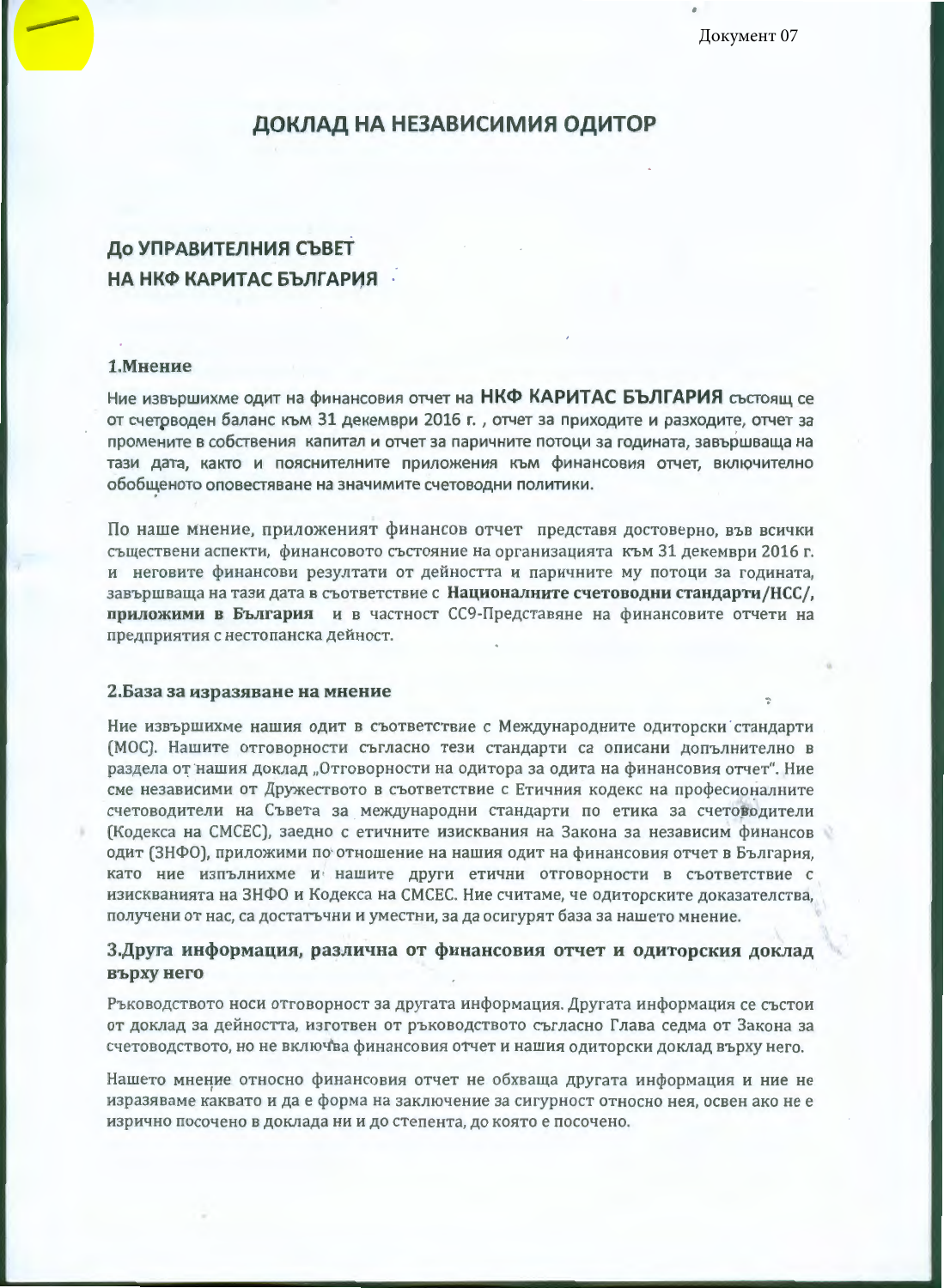Във връзка с нашия одит на финансовия отчет, нашата отговорност се състои в това да прочетем другата информация и по този начин да преценим дали тази друга информация е в съществено несъответствие с финансовия отчет или с нашите познания, придобити по време на одита, или по друг начин изглежда да съдържа съществено неправилно докладване. В случай че на базата на работата, която сме извършили, ние достигнем до заключение, че е налице съществено неправилно докладване в тази друга информация, от нас се изисква да докладваме този факт.

#### Нямаме какво да докладваме в това отношение.

#### 4. Допълнителни въпроси, които поставя за докладване Закона за счетоводството

В допълнение на нашите отговорности и докладване съгласно МОС, по отношение на доклада за дейността, ние изпълнихме и процедурите, добавени към изискваните по МОС, съгласно Указанията на професионалната организация на дипломираните експертсчетоводители и регистрираните одитори в България-Институт на дипломираните експерт счетоводители (ИДЕС), утвърдени от нейния Управителния съвет на 29.11.2016 г. Тези процедури касаят проверки на формата и съдържанието на тази друга информация с цел да ни подпомогнат във формиране на становище относно това дали другата информация включва оповестяванията, предвидени в Глава седма от Закона за счетоводството, приложим в България.

#### Становище във връзка с чл. 37, ал. 6 от Закона за счетоводството

На базата на извършените процедури, нашето становище е, че:

- а) Информацията, включена в доклада за дейността за финансовата година, за която е изготвен финансовия отчет, съответства на финансовия отчет.
- б) Докладът за дейността е изготвен в съответствие с изискванията на Глава седма от Закона за счетоводството.

## 5. Отговорности на ръководството за финансовия отчет

Ръководството носи отговорност за изготвянето и достоверното представяне на този финансов отчет в съответствие с Националните счетоводни стандарти , приложими в България и за такава система за вътрешен контрол, каквато ръководството определя като необходима за осигуряване изготвянето на финансови отчети, които не съдържат съществени неправилни отчитания, независимо дали се дължат на измама или грешка.

При изготвяне на финансовия отчет ръководството носи отговорност за оценяване способността на Дружеството да продължи да функционира като действащо предприятие, оповестявайки, когато това е приложимо, въпроси, свързани с предположението за действащо предприятие и използвайки счетоводната база на основата на предположението за действащо предприятие, освен ако ръководството не възнамерява да ликвидира Дружеството или да преустанови дейността му, или ако ръководството на практика няма друга алтернатива, освен да постъпи по този начин.

#### 6.Отговорности на одитора за одита на финансовия отчет

Нашите цели са да получим разумна степен на сигурност относно това дали финансовият отчет като цяло не съдържа съществени неправилни отчитания, независимо дали дължащи се на измама или грешка, и да издадем одиторски доклад, който да включва нашето одиторско мнение. Разумната степен на сигурност е висока степен на сигурност, но не е гаранция, че одит, извършен в съответствие със Закона за независимия финансов